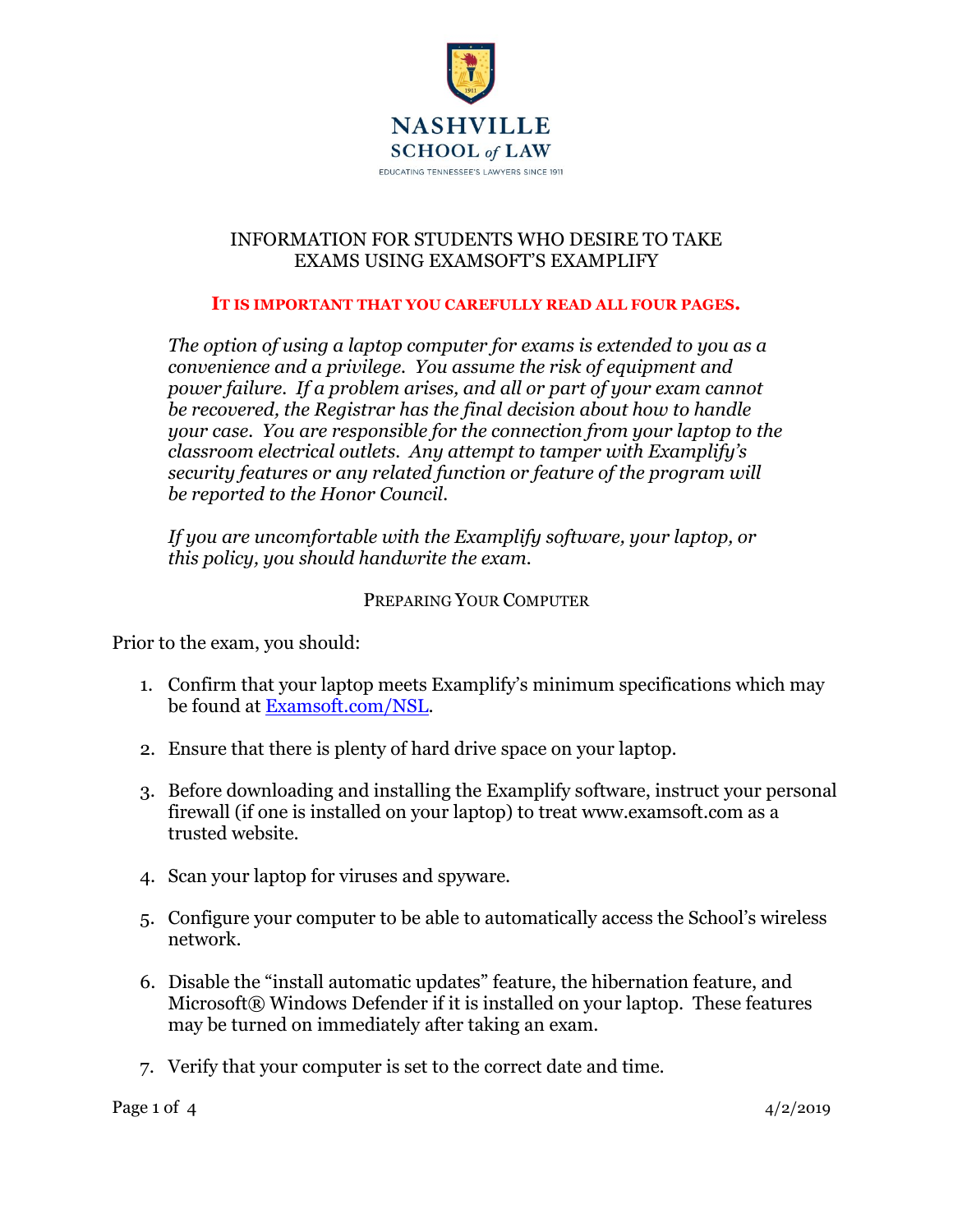#### INSTALLING THE LATEST VERSION OF EXAMPLIFY

You must install the latest version of the Examplify software on your laptop prior to the exam. The installation requires several steps, and you must complete all of these steps. In order to install the latest version of Examplify, you must use the internet installation method. Log on to Examsoft.com/NSL and go through the registration, download, installation, and final certification process. If you have not completed all the steps successfully, you will receive a warning notice when you launch Examplify.

# MOCK EXAM (TUTORIAL)

You are strongly advised to take a practice exam using Examplify before taking an exam even if you have previously used Examplify. The practice session will verify that the security features in the current software are compatible with your computer. Taking the practice exam will also enable you to familiarize yourself and become comfortable with the helpful controls and options built into Examplify. A practice exam is available after you have downloaded the software and logged into your account.

#### DOWNLOADING EXAMS

Make sure you have downloaded the Examplify exam file before the exam. Launch Examplify. Select the exam or exams you desire to download from the list and click "Download Exam." If you do not see the exam you are scheduled to take, click on the "Refresh Exam List" button. Download all exams as soon as they are available.

#### IN-CLASS PREPARATIONS PRIOR TO THE EXAM

On the day of the exam, you should:

- 1. Arrive approximately 30 minutes prior to exam time.
- 2. Ensure that the power cable is securely connected to your laptop and that the power indicator light shows that your laptop is receiving power.
- 3. Turn on your computer.
- 4. Turn off or mute the sound on your computer. If your laptop makes noise during the exam, you will be asked to turn off your computer and to handwrite the exam.
- 5. Launch Examplify and click on the scheduled exam in the list. The password to access the test will be written on the board at the front of the room where the exam will be taken.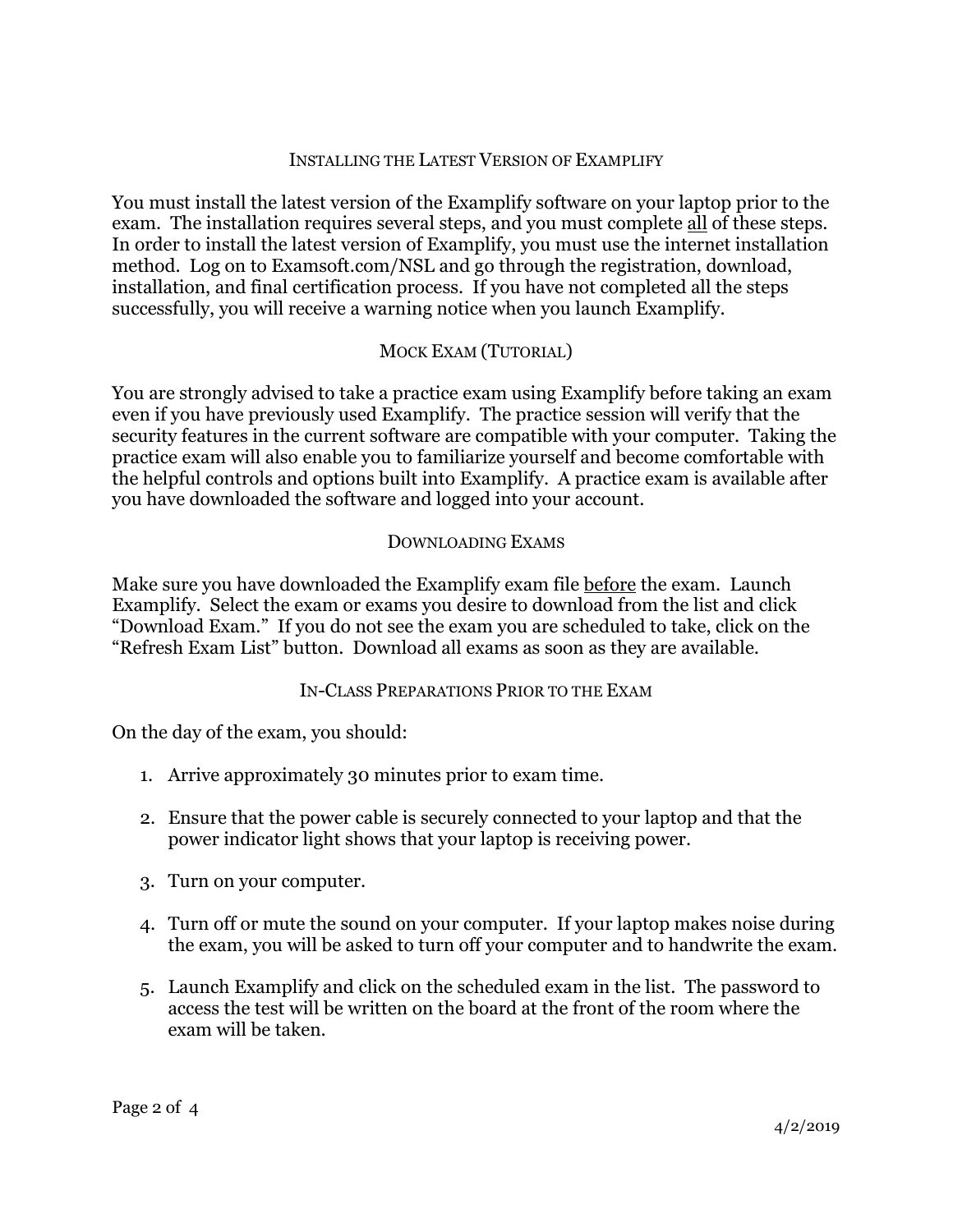- 6. Take a moment to review the exam options and settings as they populate beneath the window. Once you have started Examplify, you are responsible for the information it contains. Read through all the screens until you reach the yellow screen requiring you to input the 4-digit code to continue. At this point, you must stop and wait for further instructions.
- 7. When instructed by the professor or proctor, enter the 4-digit code and click the green "Start Exam" bar.

You will not be permitted to dely the start of an exam if you are having computer problems or problems launching Examplify.

# TAKING THE EXAM

Exams will contain multiple-choice questions, essay questions, or a combination of both. More information regarding the correct way to answer multiple choice questions can be found at [https://examsoft.force.com/emcommunity/s/article/Examplify-](https://examsoft.force.com/emcommunity/s/article/Examplify-Answering-Multiple-Choice-Questions)[Answering-Multiple-Choice-Questions.](https://examsoft.force.com/emcommunity/s/article/Examplify-Answering-Multiple-Choice-Questions) Essay questions must be answered in separate files using numbers that correspond to the number of the question in the exam document. Information regarding how to navigate between essay questions can be found at [https://examsoft.force.com/emcommunity/s/article/Examplify-Navigating](https://examsoft.force.com/emcommunity/s/article/Examplify-Navigating-between-questions)[between-questions.](https://examsoft.force.com/emcommunity/s/article/Examplify-Navigating-between-questions)

### COMPLETING THE EXAM AND EXITING EXAMPLIFY

You will exit Examplify when you have completed all the exam questions to your satisfaction or when you are instructed to stop. Any student who continues after the instruction to stop has been given will be reported to the Honor Council. You must exit Examplify **before** leaving the exam room.

Exit Examplify by opening the "Exam Controls" option and by selecting "Submit Exam." The software will exit out of the exam view, and you will then see a screen containing a warning that you are closing out of the exam. To confirm that your are exiting, select the check box that you are ready to upload the exam file and then select "Upload Exam." You should upload your answer file immediately after exiting your exam. **If you experience any upload issues, you MUST report those issues immediately.** 

If the upload was successful, you will see a green confirmation screen. Once you have reached this screen, your exam is finished, and you will not be able to re-enter the exam.

# **You should not reformat your hard drive or delete the Examplify folder until after your grades have been posted.**